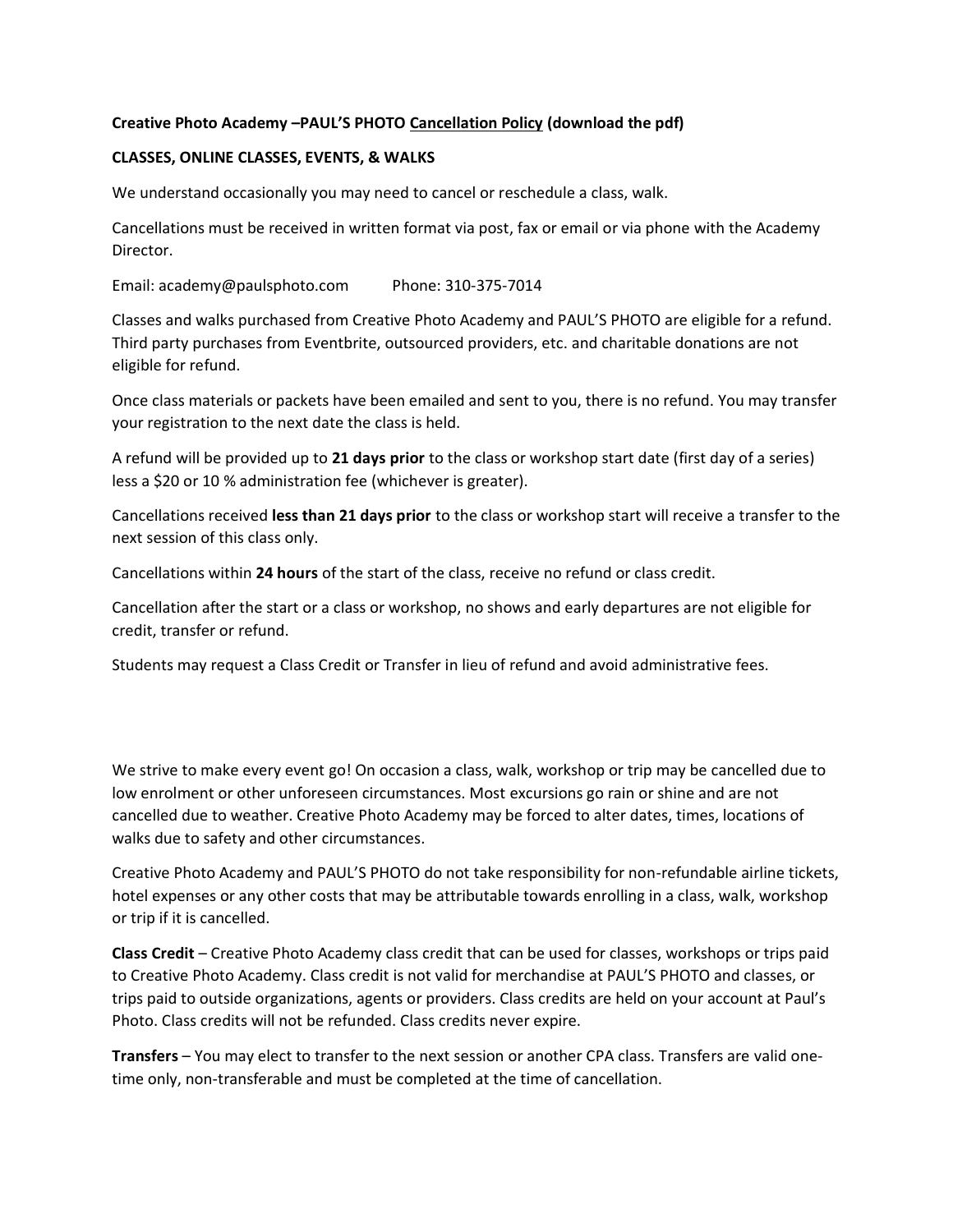**Third Party Purchases** – Any class purchased through a third-party vendor such as Eventbrite, other outsourced providers, etc., are not eligible for a refund. You are eligible for transfer only.

**Charitable Certificates** – PAUL'S PHOTO and Creative Photo Academy donates gift certificates to many charitable organizations. Charitable Certificates are non-transferable, non-refundable and not eligible for class credits or transfers.

# **CANCELLATION POLICY FOR PHOTOS ADVENTURES AND WORKSHOPS**

Your deposit is non-refundable.Adventure Cancellations must be received in written form via post, fax or email.

Email: [academy@paulsphoto.com](mailto:academy@paulsphoto.com)

#### **International Photo Trips and Adventures:**

- Cancellation received at Creative Photo Academy at least **120 days prior** to departure will receive a refund, less the deposit.
- Cancellation **90 days prior** to departure day forfeits any deposit, may incur penalties from innkeeper, and receive 50% credit of the balance of fees paid towards a future CPA Adventure.
- Cancellation **less than 90 days prior** to departure day receives no credit or refund.

Occasionally, international providers may have a less flexible cancellation policy.

#### **Domestic Photo Trips, Adventures and Workshops:**

- Cancellation received at Creative Photo Academy at least **120 days prior** to departure will receive a refund, less deposit.
- Cancellations received **90 days prior** to departure forfeit deposit, may incur penalties from innkeeper, and receive credit for remainder of fees paid towards a future Creative Photo Academy Adventure.
- Cancellations received **60 days prior** to departure forfeit deposit, may incur penalties from innkeeper, and receive 50% credit of the balance of fees paid towards a future CPA Adventure.
- Cancellations received **30 days prior** to departure, no-shows or early departures receive no credit or refund.

Occasionally, Adventures must be cancelled due to safety, lack of enrollment or other concerns. Creative Photo Academy reserves the right to alter dates, times, locations of Adventures due to safety and other concerns.

#### **Note:**

We understand you may need to cancel or reschedule your Adventure and hope to get money back.

**If work issues, family issues, or health issues are a concern, we recommend TRAVEL INSURANCE to protect your investment. Travel insurance protects you if you need to change or cancel your trip for**